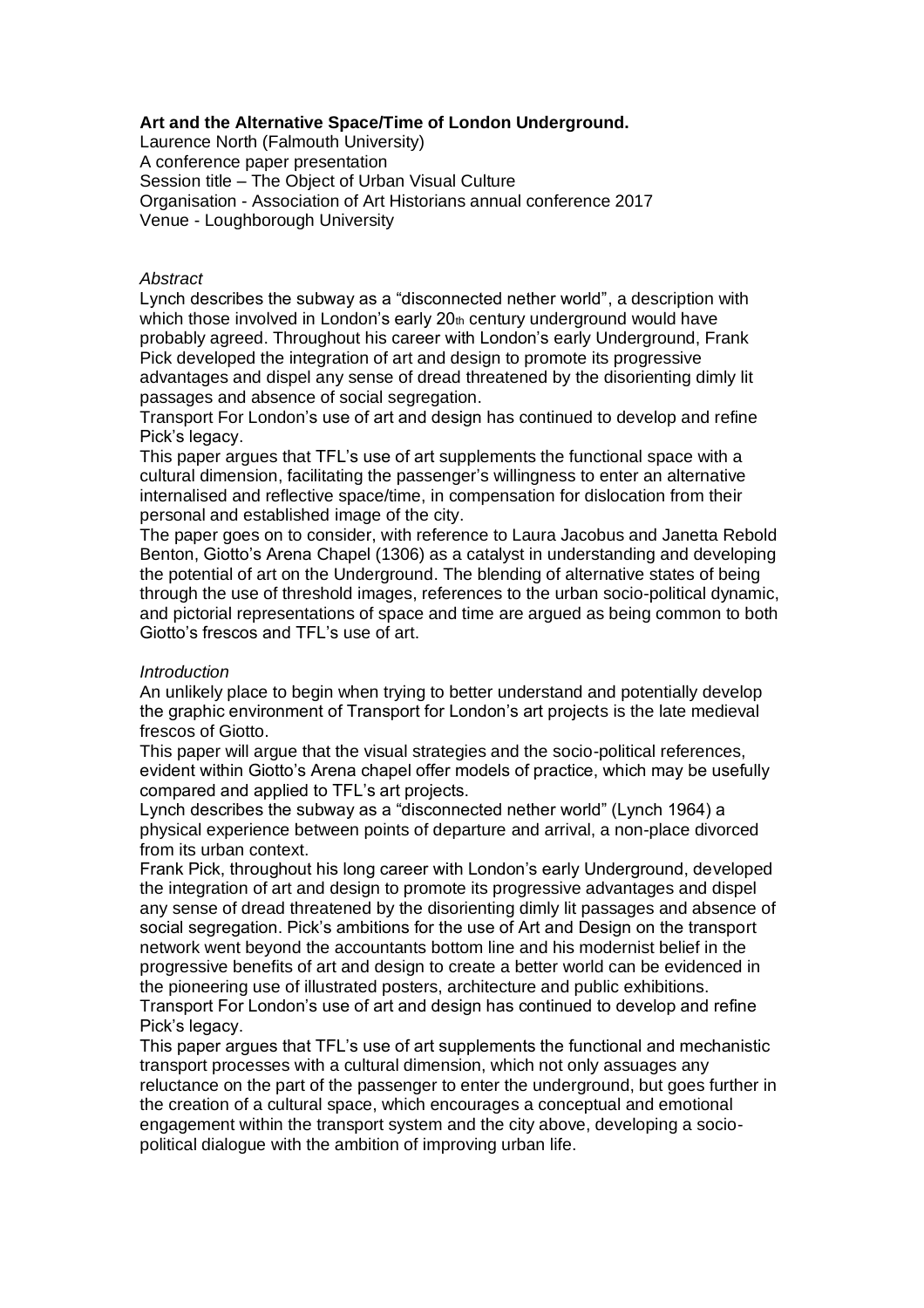## *Giotto's frescos, at Padua.*

The research of Janetta Rebold Benton, Laura Jacobus and Andrew Ladis has evidenced the sophisticated use of visual strategies, which engage with audiences to communicate sacred narratives and engage with the broader socio-political concerns of the city.

The commission of the chapel by Enrico Scrovegni was bound to a socio-political narrative, which involved the source of the family's wealth and the context of a new urban economy.

On the one hand we have an ambitious family whose fortune was sourced through the sinful business of usury, and on the other a church that needs to realise and reconcile itself to a relationship with the new mercantile urban economy and the financial needs of business. In this context the chapel looks to rehabilitate the family name and also establish the new mercantile class as an important contributor to the infrastructure of the church. The chapel became something more than a place of worship and spiritual guidance, it was also a vehicle for personal ambition and sociopolitical persuasion.

The complex visual strategies used throughout the chapel can for the purposes of this paper be reduced to 4 themes;

- 1, The use of threshold images
- 2, The use of parallelism
- 3, The blending of real and pictorial space
- 4, The use of fresco's as a socio political tool

I will compare the use of these visual strategies at Padua to three selected TFL art projects in an effort to better describe the function of the graphic object within the urban context.

A threshold image, rather like a threshold space serves to facilitate the transition from one physical space into another or one state of being to another. We commonly encounter threshold spaces, and they perform in a variety of ways, for example, the mediation between public and private space as we enter a home or as a security buffer as we move into spaces considered at risk, threshold spaces are invariably accompanied by threshold images which signal and govern our interaction with the threshold space. Laura Jacobus (2008) has made a very convincing case for the use of threshold images in the Arena chapel, which enable the shift between sacred and secular spaces and I will attempt to identify further evidence to support her position. Jacobus has described the congregations experience when entering through the south door, which while originally designed as part of the chapel was for uncertain reasons was blocked off.

On entering through this South door the congregation were intended to encounter directly ahead three images on a vertical axis, Presentation of the Virgin at the Temple, The Baptism of Christ, and the Crucifixion.

The uppermost image is dominated by an architectural structure, which Jacobus argues is very similar to the pulpit and screen, which was originally situated at the East end of the chapel.

As the members of the congregation entered through the South door and turn to the right they would have encountered this similar structure in the real space of the chapel, the angle at which the real and fictive structures are presented would have also correspond to each other. This blending of real and fictive space emphasises a continuity of secular and sacred space. As the threshold of the building is crossed the secular life merges with the sacred narrative.

A second example of a significant threshold within the chapel is located on the North wall, opposite another door which Jacobus has described as being reserved for the Scrovegni family and other privileged members of the congregation. As the chapel is entered at this point the main image encountered is that of Joachim's Expulsion from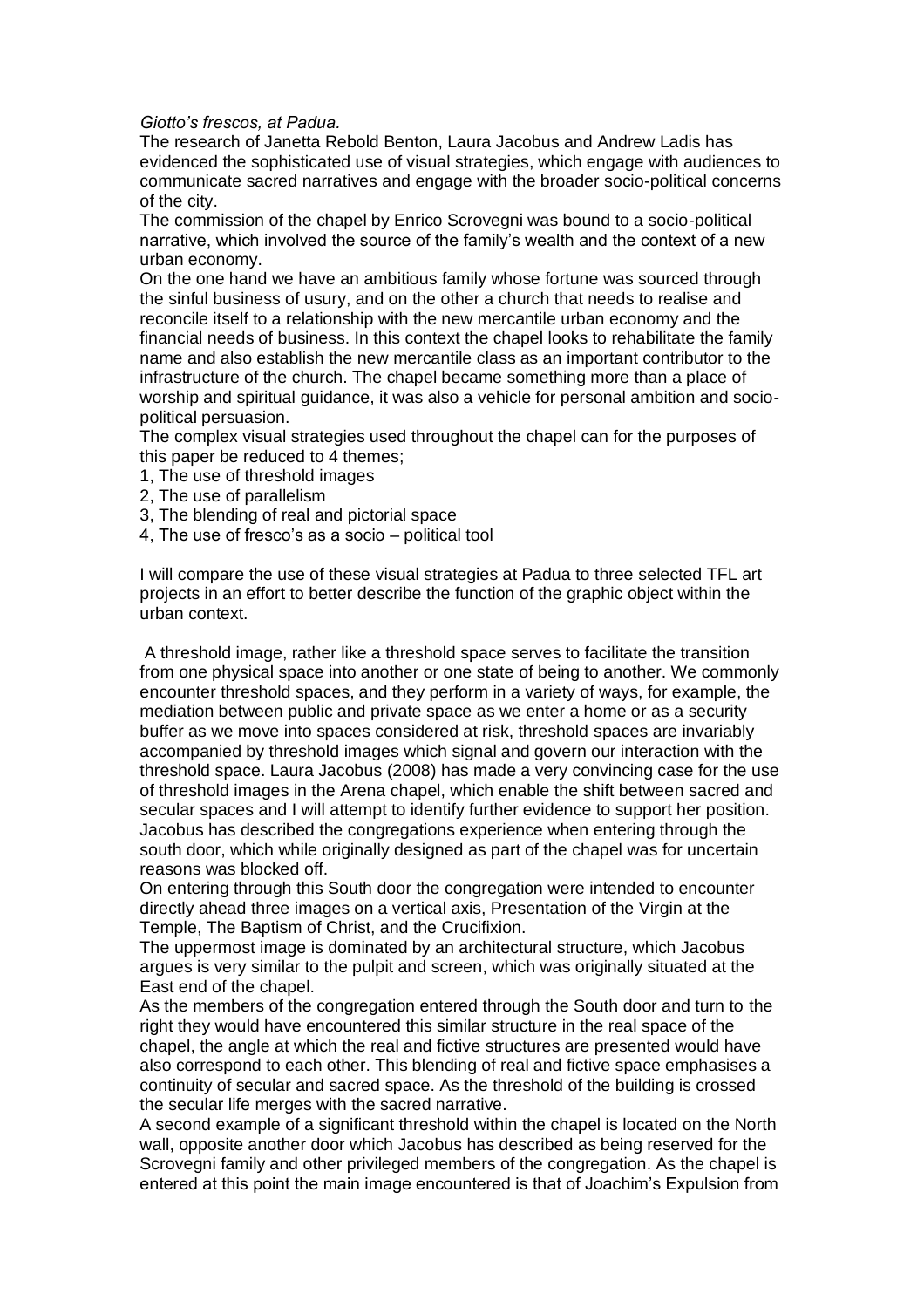the Temple. This image is set high on the wall opposite the entrance and refers once again to the same temple structure.

The acute viewing angle should render the image illegible but the manipulation of pictorial representations of space allow us to clearly read the image. The same can be said of the 'Presentation of the Virgin at the Temple'.

This image makes use of multiple schemes of illusionary space, which effectively manipulate the pictorial space of the image to accommodate the acute viewing angle whilst also developing the visual drama of the narrative. The function of the image is to specifically address those below it and to use pictorial space in a manner which preferences the psycho-physical perception of pictorial space over the 'correct realist' rendering of an image.

The image uses 4 differing schemes of pictorial space, each is rationally composed to allow the image to be legible at an extreme angle while accommodating the conflicting position of looking down into a pictorial architectural space while physically looking up at the image. The lowest black horizon line corresponds to the vanishing points of the pulpit, the mid black horizon corresponds to the canopy of the temple and the highest black horizon line corresponds to the left face of the temple enclosure while the right face uses parallel projection. In a less complex manner contemporary on-road signage solves similar problems of acute viewing angles disrupting legibility by employing corrective anamorphic distortion.

Joachim's Expulsion from the Temple initiates the fresco cycle and also conforms to Andrew Ladis' theory of parallelism in the chapel, where themes and images function as binary pairs. The base of the south wall for instance has a series of images, which depict virtues while the North wall depicts vices. The parallel themes, which I believe are initiated by Joachim's Explusion are that both characters, Enrico Scrovegni and Joachim are bound by their wealth and their troubled relationship with the church. Joachim is expelled for his failure to produce children, and Enrico Scrovegni's relationship with the church is compromised by usury. Joachim's later salvation is achieved through divine intervention granting him and his wife Saint Anne a child. Voraign's book the Golden Legend, commonly used during the period as a narrative source refers to Joachim's salvation, "God punishes sin, not nature", this sets up a another element of the parallelism between the two characters in that it was Enrico Scrovegni's father Reginaldo who was the usurer not Enrico himself, if Joachim can achieve salvation, then the same must be possible for Enrico.

The uniquely complex spatial illusion, the position opposite the private family doorway, and the use of parallelism all point I believe to this fresco as an important threshold image, which not only prepares for the previously mentioned transition from secular to sacred space but which sets up a narrative tension, as Enrico Scrovegni enters the space, opposite him Joachim is being expelled. This threshold image is also one of many examples where the use of the chapel and its frescos operate within a broader socio-political context.

The function and form of these threshold images allow us to identify and better understand the use of threshold imagery on the London Underground, in particular the iconic map designed by Beck in 1933 and the more recent art installation 'Labyrinth' by Mark Wallinger .

Wallinger's Labyrinth project is an unusual TFL art project in that it is permanently installed in the ticket halls of all 270 London Underground Stations, a position that is shared by Henry Beck's 1933 iconic map. The works share similar reductive and abstracted visual characteristics and may be considered as form of parallelism. The Labyrinths are produced as enamel on metal sheet, in keeping with much of the transport systems signage. Each of the images also function within and support the ticket halls as thresholds, initiating the transition from one space to another. However, their intended engagement with the audience differs in subtle ways. Beck's map represents a problem, which needs to be solved, whereas Walinger's Labyrinths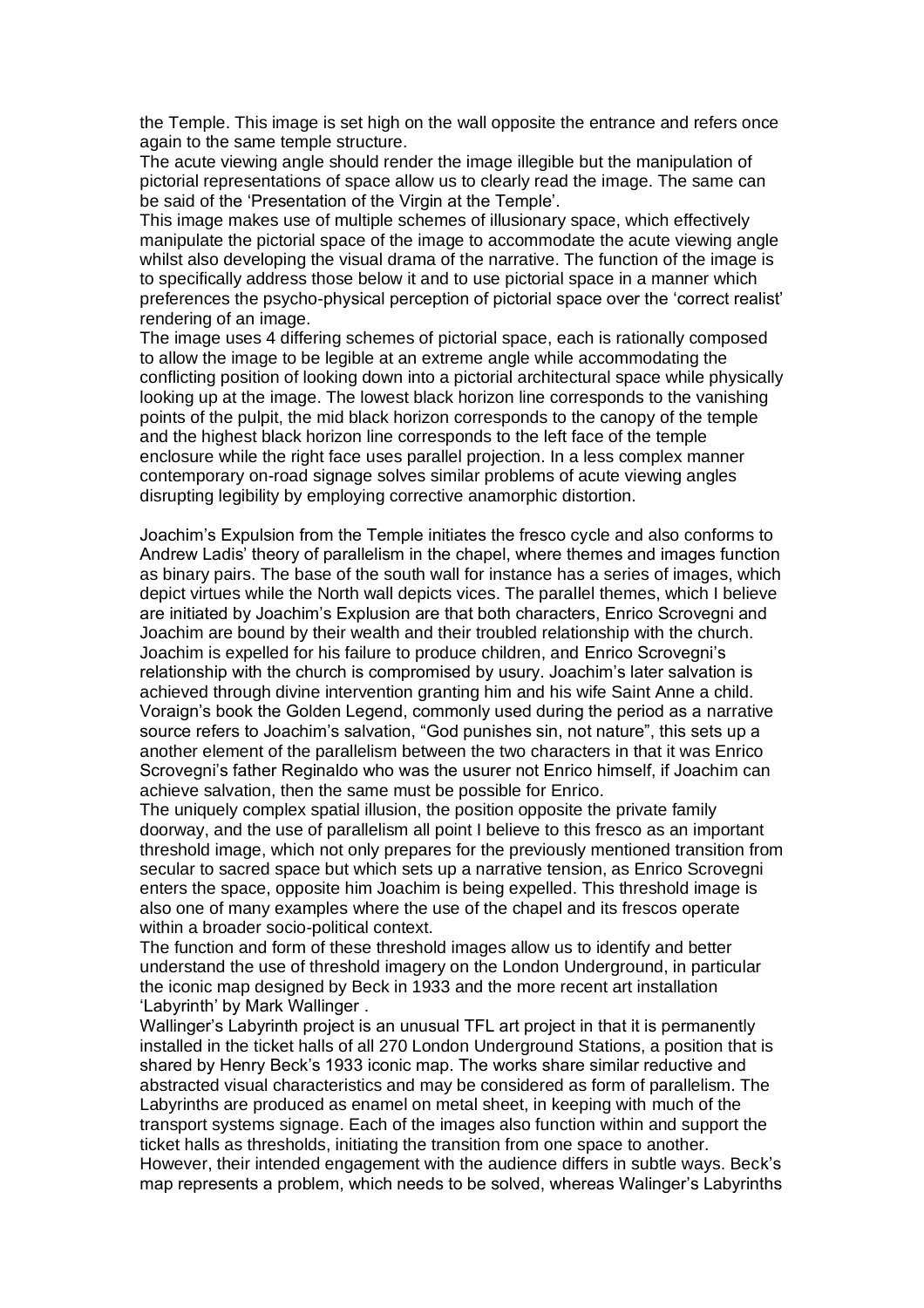have only one path to be traced and present a calming and meditative process of tracing the labyrinth's path. Back's maps are identical in each station, whereas Wallinger's Labyrinths differ, reinforcing notions of the 'sameness and difference' across the underground system.

Beck's map design responded to the interwar years context of reductive abstraction established by powerful agents of modernist aesthetics such as the Bauhaus School, De Stjil and Constructivism. Beck's starting points were the mathematically and geographically accurate rail maps, which were of little use in a subterranean context. His design reconceived the map as a diagrammatic abstracted form. This shift in visual language clarified and simplified the map, but also more importantly in terms of this paper, changed the conceptual relationship between the audience and the terrain. Beck's reductive approach to the redesign of the map abstracted the passengers relationship with the terrain, reducing the journey to an essential vocabulary of stations, interchanges and rail lines. The passenger no longer navigates their path through geographic space, but through a reductive conceptual space. In this regard the map is a threshold image between states of being, allowing the reader to forego any attempts to orient themselves in real space and surrender to a diagrammatic conceptual space, which effectively alleviates the sense of disorientation and dislocation in relation to the city above, supplying a vocabulary which in the 'Lynchian' sense allows for an 'image of the city' to be constructed. The threshold function of Wallinger's Labyrinths do not offer to solve the problem of navigation, as a labyrinth has only one path, but it does offer to alleviate the anxiety which may be associated with the journey. An historic use of labyrinths was to prepare pilgrims for the transition from secular to sacred space. The Labyrinth set into the floor at Chartres Cathedral is one such example. Wallinger's wall mounted labyrinth allows the viewer to stop and focus their attention, calming themselves as they trace the 'certain' and 'inevitable' route through the labyrinth, preparing themselves for the transition between conceptual and real spaces.

To consider the blending of real and fictive space, Laura Jacobus in her paper Giotto's Annuciation in the Arena Chaple, Padua, published in the Art Bulletin, March,1999, makes a strong case that Giotto blended the reality of the real experienced space and time with historic biblical narrative.

We have already seen how threshold images can achieve this and another strategy involves using the picture plane as a temporal signifier. Things, which project into our space relate to the real experience, and things which recede into pictorial space belong to a historic biblical narrative.

Jacobus refers to the painting of the annunciation positioned at either side of the triumphal arch.

The rooms occupied by the angel on the left and Mary on the right seem to project both forward into real space and back into illusionary space. Jacobus argues this painting is a complex representation of time, presenting the real events of a performance of the Annuciation, enacted annually in Padua and the historical biblical narrative of the annunciation. This dual representation allows an audience to locate biblical narratives in their real experience of the world.

Other examples given by Jacobus include the fictive niches which work in parallel along North and South walls depicting Virtues and Vices as if they were carved stone figures in recesses, the wall itself which is a flat painted plaster surface also alludes to being marble with many three dimensional features. Jacobus also refers to the cloak of the cleric in the 'dedication' scene which projects into real space as he aids Enrico Scrovegni to present the chapel, allowing the scene to break into the real space time of the chapel. This blending of real and narrative space effectively breaks what is described by Brecht as the fourth wall. In his paper, The Itinerant Illustration: Creating Storyworlds in the Readers Space, published in The journal of Illustration, Steve Braund has argued the relevance of this to contemporary illustrative practice,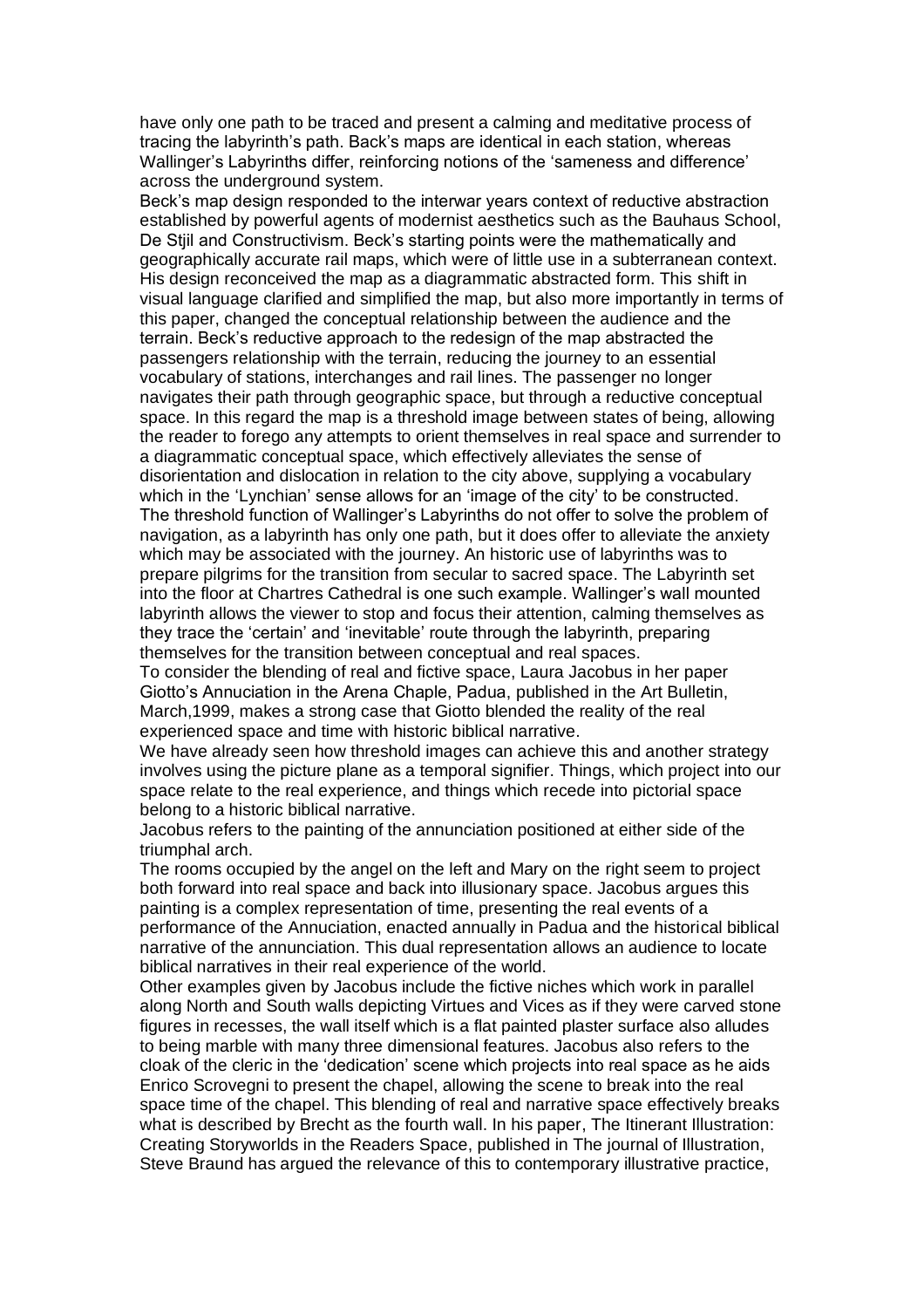which allows an audience to more readily embrace the 'storyworld' in their own temporal and spatial reality.

This blending of real and fictive space can also be found in Mitra Tabrizian's TFL commission.

'You Don't Know What Nights are Like' by Mitra Tabrizian takes the form of very large photographs displayed at Southwark Tube Station. These images depict the largely hidden lives of London's night workers and the part played by TFL in their transportation from the edge of the city into their central London workplaces. These images infer the whole transport system as a threshold space, which links social and economic spaces, the images also act as thresholds to other temporal spaces. The nature of the photographic image acts as a 'real' and believable moment, both images also make strong visual references to their surroundings, the path to the road and the block of flats to the surrounding architecture and the bike racks to the illusionary space beyond them. Similarly to Wallingers Labyrinths, the images discuss notions of sameness and difference, asking us to consider the network and the city it passes through and the connected and disconnected nature of the lives of the city's inhabitants. Tabrizian's images are accompanied by short passages of text taken from interviews with night workers. These image/text combinations function as floating signifiers allowing the audience to construct personalised narratives. Eleanor Pinfold Head of Art on the Underground writes in her essay published on the TFL website:

"Tabrizian ties these two works with a series of extracts from a collection of interviews made with people working at night. In doing so, Tabrizian more directly addresses the importance of the internal voice. Tabrizian carefully selected extracts, as she would describe them, fragments, that capture something of the interior. Sometimes surreal, often talking of lost moments with friends and family, the fragments come together to express the sense of being on the 'other side'."

The work invites the audience to consider their own inner voice, blending their real and immediate experience with the 'other' fictive space. Subtle visual signifiers such as the bus stop and the railway viaduct link the near and the far, and the sense of twilight as a liminal space signifies the transition from one state into another. The station as a site for this work is consequently identified not solely as a system which mechanistically transports us through geographic spaces characterised by social and economic boundaries but one, which also transports us poetically into a conceptual space where a reflective inner voice may construct narratives.

Tabrizian's work directs us to the poetic in the everyday, she also anchors the images within a very real socio-political context. Similarly the Scrovegni chapel combines a beguiling poetic narrative with the socio-political terrain of the period. Both sought to bring a sense of the sacred to their respective audiences and to transport them through the blending of real and fictive experience to an internally reflective space.

Enrico Scrovegni's The commission of the Arena chapel was inextricably linked to broader socio-politcal ambitions, the need to rehabilitate the family name and the establishment of the family as an important force in the new urban economy. This need describes the commissioning of the chapel as an important objective in the family's political ambitions. As a family chapel it also welcomed a public congregation and transmitted through its physical presence connotations of considerable power, wealth and patronage. This use of 'public art' as a means to shape and condition broader social and political landscapes may also be specifically discussed in terms of TFL's art project, London is Open

"LondonIsOpen" was an art project run as a collaboration between TFL and London's Mayor Sadiq Khan, following the EU referendum, the project was used to emphasis